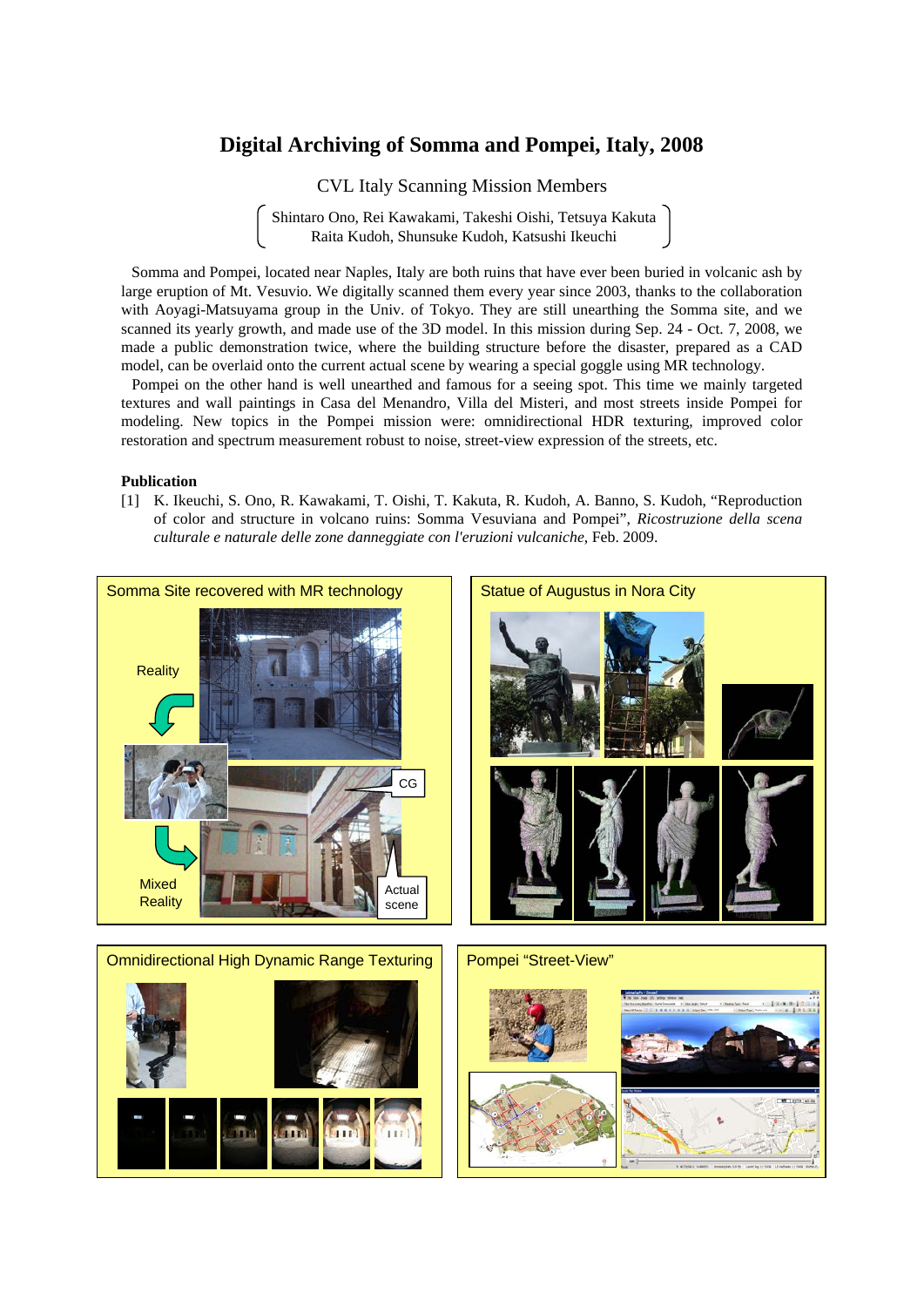# **Digital Archiving of Somma and Pompei, Italy 2007**

CVL Italy Scanning Mission Members

Shintaro Ono, Jun Takamatsu\*, Masataka Kagesawa, Tetsuro Morimoto, Rei Kawakami, Mawo Kamakura, Tomoaki Higo, Sonoko Okura, Katsushi Ikeuchi

Somma and Pompei, located near Naples, Italy are both ruins that have ever been buried in volcanic ash by large eruption of Mt. Vesuvio. We digitally scanned these ruins every year since 2003, with collaboration from Aoyagi-Matsuyama group in the Univ. of Tokyo. They are still unearthing Somma site, and we scanned the yearly "growth" of the ruin and made use of its 3-D model.

Pompei on the other hand is well unearthed and famous for a seeing spot. In the scanning mission during Oct. 1-9, 2007, we mainly targeted textures and wall paintings in Casa del Menandro, Villa del Misteri, and streets between Stabia Gate and Casa del Menandro for modeling. The new topics in the mission were: (1) An efficient acquisition of texture photos for CG surface and their mapping using omni-directional images, (2) Improved photometric scanning, color restoration, and spectrum comparison, (3) Image-based spatial expression using real video stream.

### **Publication**

[1] S. Ono, T. Morimoto, J. Takamatsu, A. Banno, T. Oishi, M. Kagesawa, K. Ikeuchi, "3-D Modeling of Somma and Pompei Excavations Buried by Eruption of Mt. Vesuvio", *Cities on Volcanoes 5 conference*, Oct. 2007.



Somma site (still under excavation)



Pompei





Villa del Misteri, Pompei

Street to Menandro, Pompei



\* Currently working in Nara Advanced Institute of Science and Technology